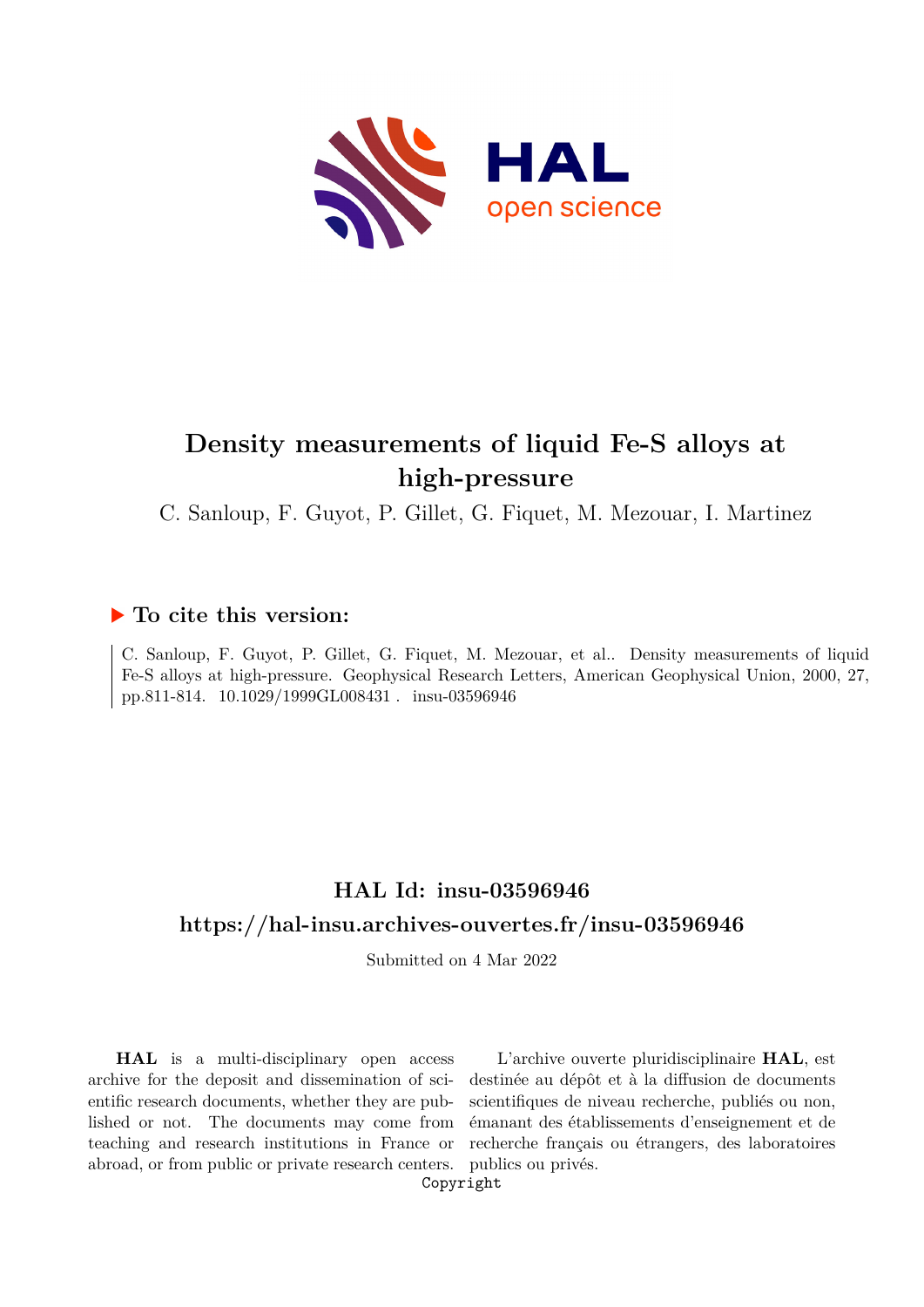## **Density measurements of liquid Fe-S alloys at high-pressure**

C. Sanloup,<sup>1</sup> F. Guyot,<sup>2</sup> P. Gillet,<sup>1</sup> G. Figuet,<sup>1</sup> M. Mezouar,<sup>3</sup> I. Martinez,<sup>4</sup>

Abstract. We present the first static measurements of **the density of metallic liquids in the Fe-S system in the pressure and temperature range 1.5 GPa-6.2 GPa and 1500 K-1780 K. Density is inferred from X-ray absorption experiments carried out with a large volume press at the Europeax• Sym:hrotron Radiation Facility. It is**  shown that increasing the amount of sulfur in liquid iron decreases the bulk incompressibility by -2.5 GPa per 1 weight% of S. These data are important for constrain**ing the presence and amount of sulfur in the cores of small planetary bodies.** 

#### **1. Introduction**

**The density of the Earth's core is less than that of a pure Fe-Ni liquid alloy. This statement relies on the comparison between density of the core extracted from seismic and gravimetric data, and laboratory measurements of the equation of state of liquid iron extrapolated to core pressures (P) and temperatures (T) [Birch, 1952]. The core is thus expected to contain up to 10- 15 weight % of light elements (H, C, O, N, Si and S) [Poirier, 1994], but there is no consensus on which of these elements (or which mixture of them) are actually present in the core of the Earth and other planets (Mars, galilean satellites). Deciding which element may be alloyed with Fe in the core cannot be simply derived**  from geochemical mass-balance calculations because the **candidate elements are more or less volatile [O'Neill and Palme, 1997]. One alternative is to come back to the seminal xvork of Birch [Birch, 1952] and to com**pare the observed core density with that of candidate **liquid alloys measured under the relevant P-T conditions. However, the experimental data are very scarce and getting them is still an experimental challenge. The development of large volume presses and high-brilliance synchrotron sources has permitted significant improvements in such density measurements.** 

**Copyright 2000 by the American Geophysical Union.** 

**Paper number 1999GL008431. 0094-8276/00/1999GL008431 \$05.00** 

**Existing density data on Fe and Fe-alloys liquids were collected either at ambient pressure by ultrasonic [Nasch et al., 1997; Hixson et al., 1990] or pycnometric/Archimedean methods [Lucas, 1964; Kaiura et al., 1979] or in the 100 GPa range by shock wave**  techniques [Anderson et al., 1994]. The results we **present are the first obtained under moderate static pressure conditions, following the recent X-ray absorption method developed in the 0-5 GPa and 300-900 K**  ranges [Katayama, 1996; Katayama et al., 1998]. They encompass the pressure and temperature conditions of **small planetary bodies and those of planetary differen**tiation. They also provide a basis for extrapolation to pressures relevant to the martian and Earth cores.

#### **2. Experimental Techniques**

**We used a large volume apparatus [Besson et al., 1992; Mezouar, 1997] installed on the ESRF beamline ID 30. The cell-assembly (Fig. l) is designed to minimize the absorption of X-rays by the furnace (graphite), the pressure transmitting medium (boron epoxy + hBN) and the sample container (sapphire cylinder). The samples consist of pure fine powders of Fe and FeS mixed in different proportions: Fe-10wt%S, Fe-20wt%S, Fe-27wt%S. The non-contamination of the samples by impurities and the accuracy of the Fe/S ratios were also**  a posteriori checked by SEM analysis on recovered cell**assemblies (Fig. 2-A). A monochromatic X-Ray beam goes through the whole cell assembly (Fig. 1 and 3); for density measurements, it is crucial to reduce the absorption by the cell-assembly relative to the sample itself.** 



**Figure 1. The cell-assembly consists of a boron epoxy medium, a graphite furnace, a hBN cylinder acting both as a pressure transmitter and P-T calibrant and a sample filling a sapphire cylinder. For P-T calibration, a**  Platinum microfoil (4  $\mu$ m thick) is used or MgO powder is packed in a 200  $\mu$ m lateral hole drilled in hBN.

<sup>&</sup>lt;sup>1</sup>Laboratoire de Sciences de la Terre, ENSL, 46 allée **d'Italie, 69364 Lyon, France.** 

<sup>&</sup>lt;sup>2</sup>Laboratoire de Minéralogie-Cristallographie, IPGP, 4 **Place Jussieu, F-75252 Paris Cedex 05.** 

**aESRF, Experiments Division, BP 220, 38043 Grenoble, France.** 

**<sup>4</sup>Laboratoire des Isotopes Stables, IPGP, 4 Place Jussieu, F-75252 Paris Cedex 05**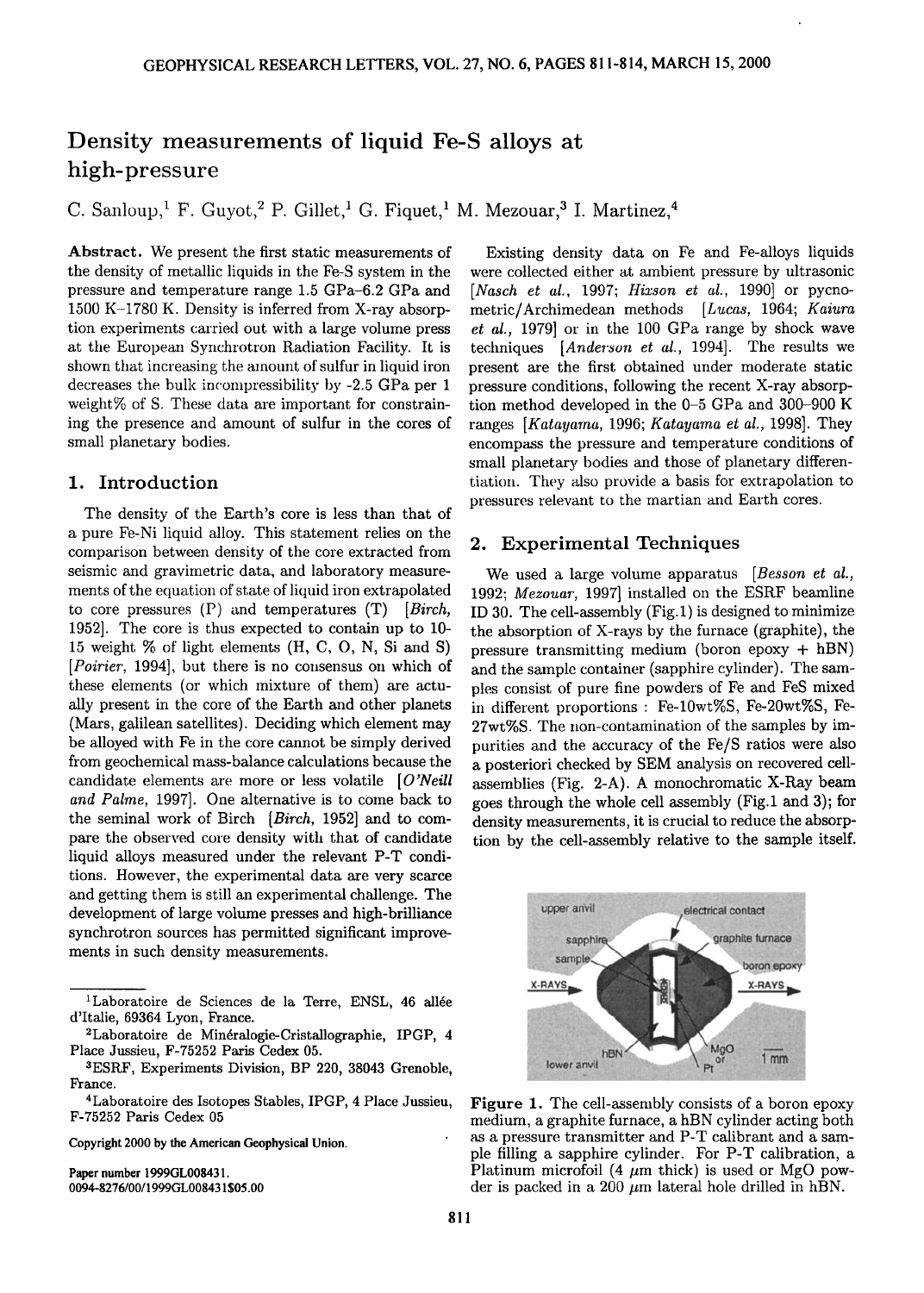

Figure 2. A-SEM photograph of an experimental run (Fe-27wt%S) after quenching, two generation of dendrites are observed, attesting a fully liquid state prior to quenching: 50  $\mu$ m-size FeS dendrites and then the eutectic Fe-FeS intergrowth; B- cross section of a typical recovered cell-assembly.

As the absorption coefficient of X-rays,  $\mu$ , for a given element increases both with its atomic mass and with the wavelength, a good compromise was found for  $E=46.7$ keV in the Fe-S chemical system. The crystalline vs molten state of the sample is checked by recording diffraction patterns on imaging plates. P-T conditions (Table 1) are inferred from the diffraction patterns of hBN and Pt (polycrystalline microfoil) or MgO powder located near the sapphire cylinder (Fig.1) and isochoric calculations on their molar volumes [Touloukian et al., 1977; Jamieson et al., 1982; Isaak et al., 1989; Zhao et al., 1997; LeGodec, personal communication]. The absorption method consists of measuring the intensity of the X-ray beam with two photodiodes before  $(I_0)$  and after (I) the crossing of the whole cell assembly (Fig.3). The absorption profile is recorded during the movement of the whole press perpendicular to the X-ray beam axis.

#### 3. Results

The intensity ratio obeys the Beer-Lambert law

$$
\frac{I}{I_o} = \iint\limits_{x,y} \exp\left(-(\mu \rho d)_{liq} - (\mu \rho d)_{env} - (\mu \rho d)_{sa}\right) dxdy \tag{1}
$$

where  $\mu$  is the mass absorption coefficient,  $\rho$  the density,  $d$  the X-ray path length and  $y$  the vertical size of the X-ray beam (50  $\mu$ m width  $\times$  100  $\mu$ m height). The subscripts liq, env and sa stand for liquid, sample environment and sapphire respectively. The exact shape of the absorption scans departs somehow from what it should be for a perfect cylindrical sapphire container. Its actual geometry is inferred from an as close as possible match of the scan shape, leading to the correct  $d$  values for each P-T conditions, in relation  $(1)$ within 0.5%. Deviations of sapphire shapes from perfect cylindricity are below 1% and are accounted for in the calculations. It should be mentioned that to the maximum pressures reached in the experiments, the total variation of the radius of sapphire is below 3%. It follows that the relative error on the X-ray path length



Absorption scans for liquid Fe-x%S (for Figure 3. the Fe-27%S experiment, the energy was fixed to 58 keV) and sketch of the scan geometry through the cellassembly (upper left). Dashed lines are fits of the data; subscripts liq, env and sap stand for liquid, sample environment and sapphire; the peak at  $x \sim 3.55$  mm (lower left) corresponds to the Pt microfoil used for internal P-T calibration.

between different points used for an equation of state determination is below 1%. For each experiment, the cell-assembly was recovered and cross-sections showed very small deformations of the sapphire (Fig. 2-B). The density of the liquids as a function of P and T is obtained in the following way. Each absorption scan is simulated with relation (1) leading to values of  $(\mu \rho)_{liq}$ . Density is obtained if  $\mu_{liq}$  is known. It is assumed that  $\mu$  is the same for solids and liquids of the same composition and is independent of pressure and temperature. We estimate  $\mu$  of the samples just before melting from the density measured by the X-ray diffraction patterns and the  $\mu\rho$  product inferred from the absorption scans. For one given chemical composition, the total range of relative variations of measured  $\mu$  is contained within 2.5%. Densities of the solid S-bearing samples are calculated from the geometric mean value of  $\rho_{Fe}$  and  $\rho_{Fe}$  as determined by a fit of their respective volumes inferred

Table 1. Experimental P-T conditions.

| composition $(wt\% S)$ : | P range         | T range     |
|--------------------------|-----------------|-------------|
| 10%                      | $2.1 - 6.0$ GPa | 1650-1780 K |
| 20%                      | $2.3 - 6.2$ GPa | 1600-1700 K |
| 27%                      | $1.5 - 4.0$ GPa | 1500-1530 K |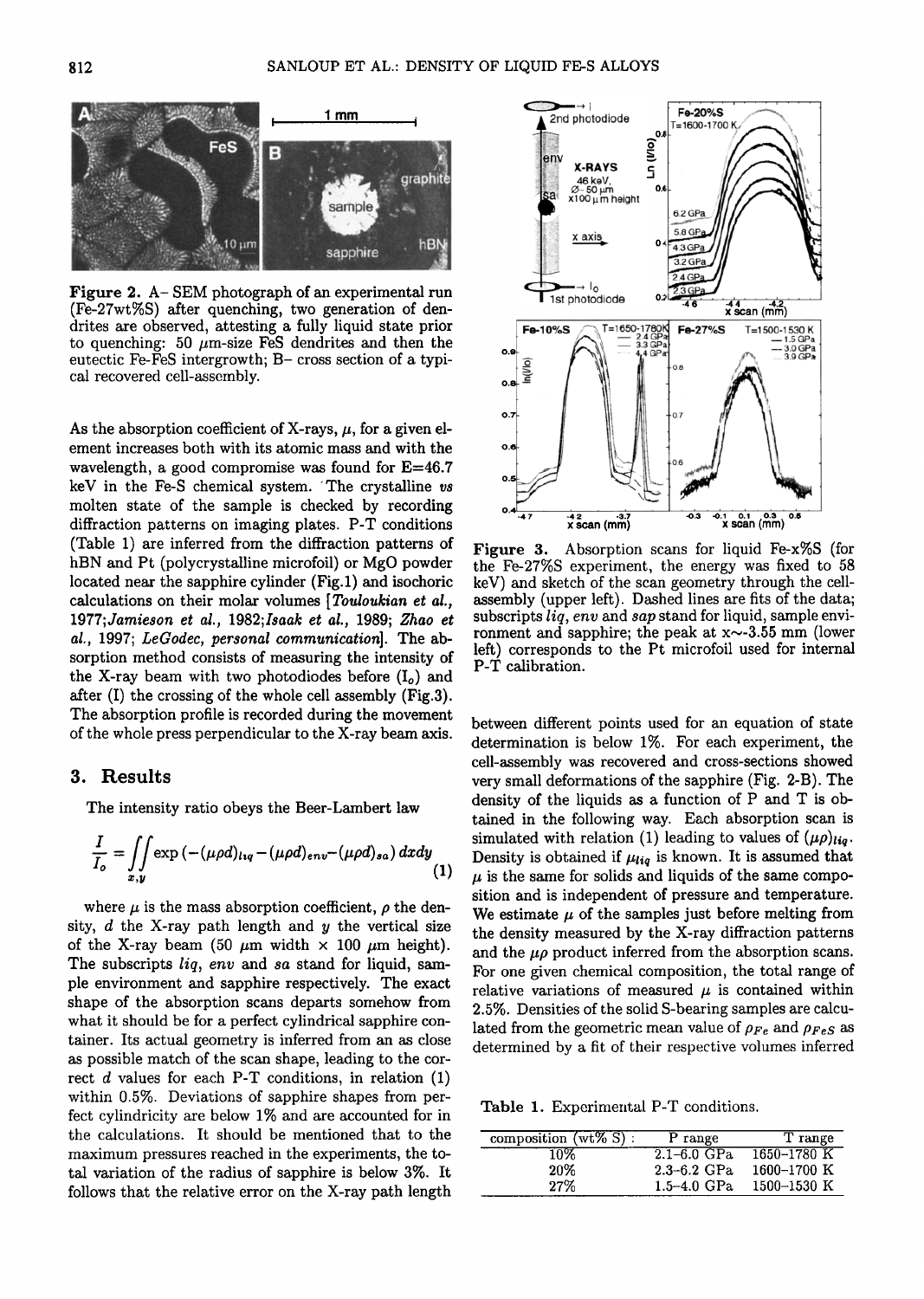from the diffraction spectra. The estimated values of  $\mu$  $\alpha$  are :  $\mu_{10\%S} = 0.186 \text{ m}^2.\text{kg}^{-1}, \mu_{20\%S} = 0.170 \text{ m}^2.\text{kg}^{-1}$ and  $\mu_{27\%S} = 0.115 \text{ m}^2.\text{kg}^{-1}$  (this last composition was studied at 58 keV, this is the reason why  $\mu$  is lower). We also carefully checked that  $\mu$  is not affected by solid state phase transitions neither in Fe nor in FeS.  $\rho_{liq}$  is **then calculated with a precision of about 2.5%. Errors on pressure and temperature determinations are due to uncertainties on unit-cell parameters, temperature gradients and equations of state of caiibrants. These errors result in uncertainties on pressure and temperature of 50 K and 0.3 GPa respectively. Examples of these relative errors on density-pressure relations are given in figure 4-A and their effects on the imprecision in the**  determination of  $K<sub>T</sub>$  in figure 4-B.

**Experiments were performed under quasi-isothermal**  conditions  $(\pm 50 \text{ K})$ , resulting in density variations less than the error bar. For a given composition,  $\rho_{liq}$  val**ues at different, pressures are fitted to a third order isothermal Birch-Murnaghan equation of state in which**   $\rho_{liq}(\mathbf{P}_o, \mathbf{T}, \mathbf{x}_s)$ , considered as regular data points and not **as input parameters, are provided by picnometric and Archimedean data [Lucas, 1964; Kaiura et al., 1979].** 

Fe-10%S experiment; B- bulk incompressibility,  $K_T$ , as **a function of the wt% S content. For convenient com**parison, the plotted  $K_T$  values all correspond to the same 1650 K isotherm; error bars on  $K_T$  include tests **for a 4-7 K'o range as well as uncertainties on density measurements.** 

**The results ibr Fe-10wt%S composition along a 1770 K isotherm are presented in Figure 3. The derived values of K•, along this isotherm range between 48 and 42 GPa,**  corresponding to K'<sub>o</sub> values of 4 and 7 respectively.

#### **4. Discussion and Geophysical Implications**

To quantify the effect of sulfur on  $K_T$  and to minimize temperature corrections, all the data have been reduced **to a common isotherm (1650 K) for which the adia**batic bulk incompressibility, K<sub>S</sub>, of molten Fe-5wt%Ni-**10wt%S has been measured [Nasch et al., 1997]. We**  have assumed that  $(\partial K/\partial T)_P$  of the Fe-S liquids is sim**ilar to that of liquid iron (-0.0104 GPa/K) [Hizson et al., 1990]. It should be noticed that such temperature corrections concern relatively small temperature differences (less than 200 K) and that varying dK/dT by 100% will result in errors on K of less than 4 GPa.** 

The  $K_T$  values are shown in Figure 4-B. The  $K_T$ value for pure iron is inferred from previous work.  $K_T$ decreases from 80 GPa for pure iron [Hixson et al., **1990; Anderson et al., 1994] down to around 20 GPa for 27 wt% S. These results can be compared to ultrasonic velocities measurements [Nasch et al., 1997]. For Fe-5wt%Ni-10wt% S liquids, these authors have de**rived  $K_S(1650 \text{ K}, \text{P}_o) = 63 \text{ GPa}$  leading to  $K_T = 45 \text{ GPa}$ using the relation:  $K_S=K_T \times (1 + \alpha \gamma T)$  with  $\gamma=1.9$ and  $\alpha=1.10^{-4}$ K<sup>-1</sup> [*Hixson et al.*, 1990]. To obtain this **Ks from ultrasonic velocities, they used a value for the**  density at 1650 K of  $6500 \pm 500$  kg.m<sup>-3</sup> which has been derived from data on solid pyrrhotite [Brown et al., **1984] and not real zero pressure density of liquid FeS. A different value for the density of their liquid (5333 kg.m -a) is obtained if pycnometric data for FeS liquids are used [Kaiura et al., 1979]. Using this more realistic**  density value, we infer  $K_T=40$  GPa for their liquid com**position which is in agreement with the present data for a similar sulfur content (Fig.4-B). Combining ultrasonic data and the present results emphasizes the strong fect of S on the liquid iron compressibility. Moreover,**  it implies that the K'<sub>o</sub> values of such liquids are higher **than 4 and probably close to 7, and also that there is**  little frequency dependence of  $K_T$ .

**Some geophysical perspectives can now be outlined. For a "planetary" plausible S content, e.g. 0-20wt%, 1%S implies a decrease in Kr of 2.5 GPa (first order approximation). As our experimental P-T conditions are directly relevant to galilean satellites such as Ganymede, this result can be applied to dynamic and structural studies of these small planetary bodies. Unless an electrolyte-rich deep ocean exists on Ganymede, the discovery of an intrinsic magnetic field by the Galileo probe [Kivelson et al., 1996] implies the presence of a liquid metallic core. Given the small size of the planet, that is its most probably low accretion heat, this requires in turn a low melting point for the core metallic component. The presence of sulfur is therefore**